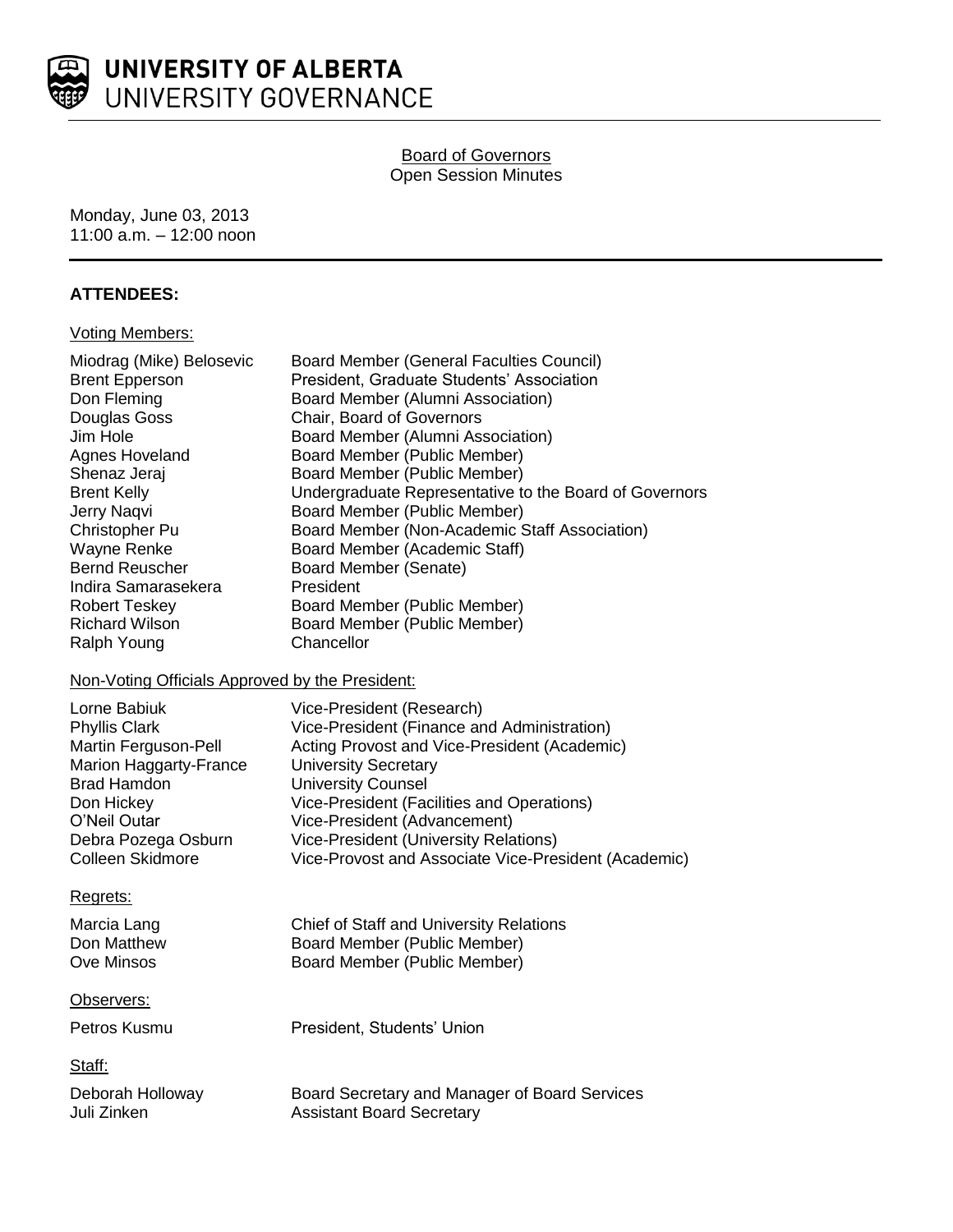# **OPENING SESSION**

## 1. *Chair's Session*

## 1.1 Call to Order and Confirmation of Quorum

The Board Secretary confirmed that attendance constituted quorum. The On-Site Chair, Mr Dick Wilson, called the meeting to order at 11:05 a.m.

### 1.2 Approval of Open Session Agenda

The motion was moved and seconded.

THAT the Board of Governors approve the Open Session Agenda, as circulated.

**CARRIED**

## 1.3 Conflict of Interest – Opportunity for Declaration related to Agenda

Mr Wilson made note of the following:

- o The University of Alberta has policy and procedure in place for Conflict of Interest and Conflict of Commitment, and Board members make annual disclosures.
- o In addition, Board members must declare any conflict related to the Board Agenda of each meeting and, in the event of such conflict, absent themselves from the discussion and voting on the item.
- o The *Post-Secondary Learning Act,* Section 16(5) states that: *The members of the board must act in the best interests of the university.*

Mr Wilson invited members to declare conflicts of interest related to the Open Session Agenda of the meeting. He observed no declarations and declared that the question was duly asked and answered.

#### 1.4 Chair's Remarks

Mr Wilson welcomed Board members and informed them that he would be chairing the meeting at the request of the Board Chair, Mr Douglas Goss, who was participating by teleconference.

# **ACTION ITEMS**

# 2. *Report of the Audit Committee*

2.1 Management's Annual Financial Statements (Draft) and Review and Draft Financial Analysis.

Materials before members are contained in the official meeting file.

*Presenters:* Phyllis Clark, Vice-President (Finance and Administration); Martin Coutts, Associate Vice-President, Finance and Supply Management Services

*Purpose of the Proposal:* To recommend to the Board the approval of the audited Financial Statements as required by the Post-Secondary Learning Act.

#### *Discussion:*

Mr Wilson introduced the item on behalf of Mr Don Matthew, Chair, Board Audit Committee, noting that the Financial Statements had been reviewed and recommended by the Audit Committee following thorough discussion.

Ms Clark informed Board members of the adoption of the new Canadian Public Sector Accounting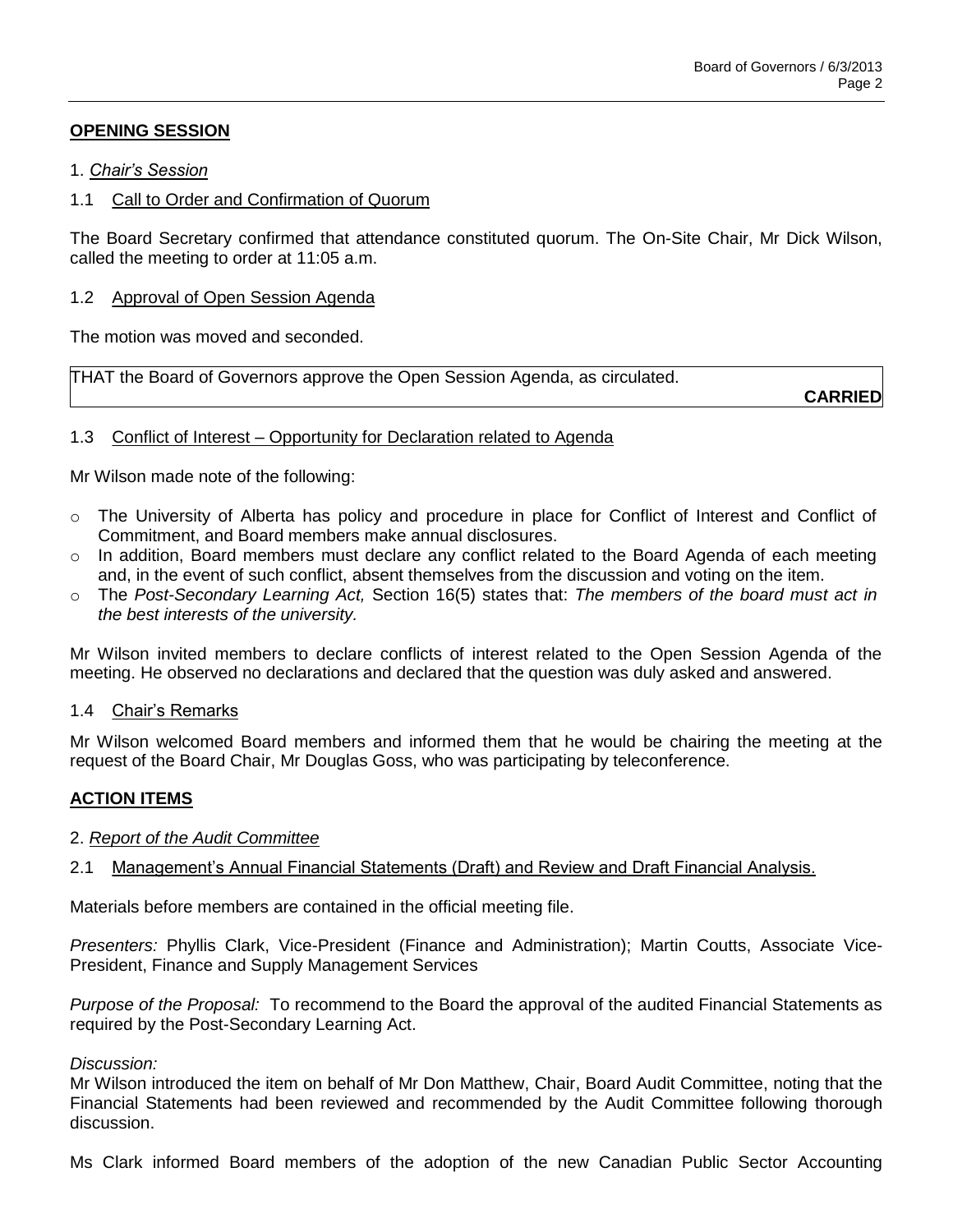Standards (PSAS) and reviewed in detail the adjustment of certain 2012 comparatives in the financial analysis required by these changes. She reviewed the statements and notes, highlighting the University's 2012 excess revenue over expense and accumulated operating deficit, the impact of the current financial market climate on endowment and interest income, the decline in funding in support of research, government capital funding for infrastructure maintenance and positive variance repurposing, as well as areas of significant financial risk.

Ms Clark responded to a question from the Board clarifying the stated risk related to tuition revenue.

The motion was moved and seconded.

THAT the Board of Governors, on the recommendation of the Board Audit Committee, approve the Audited Financial Statements for the year ended March 31, 2013.

**CARRIED**

## 3. *Report of the Finance and Property Committee*

## 3.1 University of Alberta's Comprehensive Institutional Plan (CIP) (2013)

Materials before members are contained in the official meeting file.

*Presenters:* Debra Pozega Osburn, Vice-President (University Relations); Phyllis Clark, Vice-President (Finance and Administration); Martin Ferguson-Pell, Acting Provost and Vice-President (Academic); Don Hickey, Vice-President (Facilities and Operations); Lorne Babiuk, Vice-President (Research).

*Purpose of the Proposal:* The CIP is written in support of the University's vision and mission as outlined in Dare to Discover and its Academic Plan, Dare to Deliver. The CIP outlines the University's academic and research priorities as articulated in the Academic Chapter, which in turn drives the University's capital and resource allocation priorities.

#### *Discussion:*

Dr Pozega Osburn introduced the item and informed Board members that changes to the original March CIP document were restricted to the new addendum, not throughout the document, and include financial and budgetary changes as well as risks incurred due to these budget changes. She indicated that the recommending Governance Committees had suggested changes to the current draft, including increased emphasis on risks, a sentence to clarify that increases to endowment will not cover cuts, and the addition of the words "non-permanent" in front of the second iteration of the words "CoSSS fee" within the 'Consolidated Revenue' section of the CIP Addendum (page x). She informed the Board that these changes would be incorporated upon final approval of the amended document.

Ms Clark reviewed a PowerPoint presentation on the budget portion of the document, informing the Board that consolidated budget issues are related primarily to the operating budget and that the University plans to address these issues over three years. She reviewed the 2013-14 base-restructuring plans and projected adjustments for 2014-15 and 2015-16 as well as the proposed budget principles. She then reminded members that a deficit budget has to be approved by the Minister following Board approval.

Board members and Administration engaged in discussion regarding the use of the term "flagship institution" in the CIP document and its potential opposition from the Minister.

President Samarasekera, Dr Ferguson-Pell, and Ms Clark responded to questions from the Board regarding the document's intended audience, government's response to the proposed 2013-14 deficit and future deficit budgets, proposed deficit-budget comparisons with other provincial post-secondary institutions, the consultation process related to program cuts both within faculties and across the University, the University's plans to finance the accumulated deficit, and the likelihood of a cash crisis.